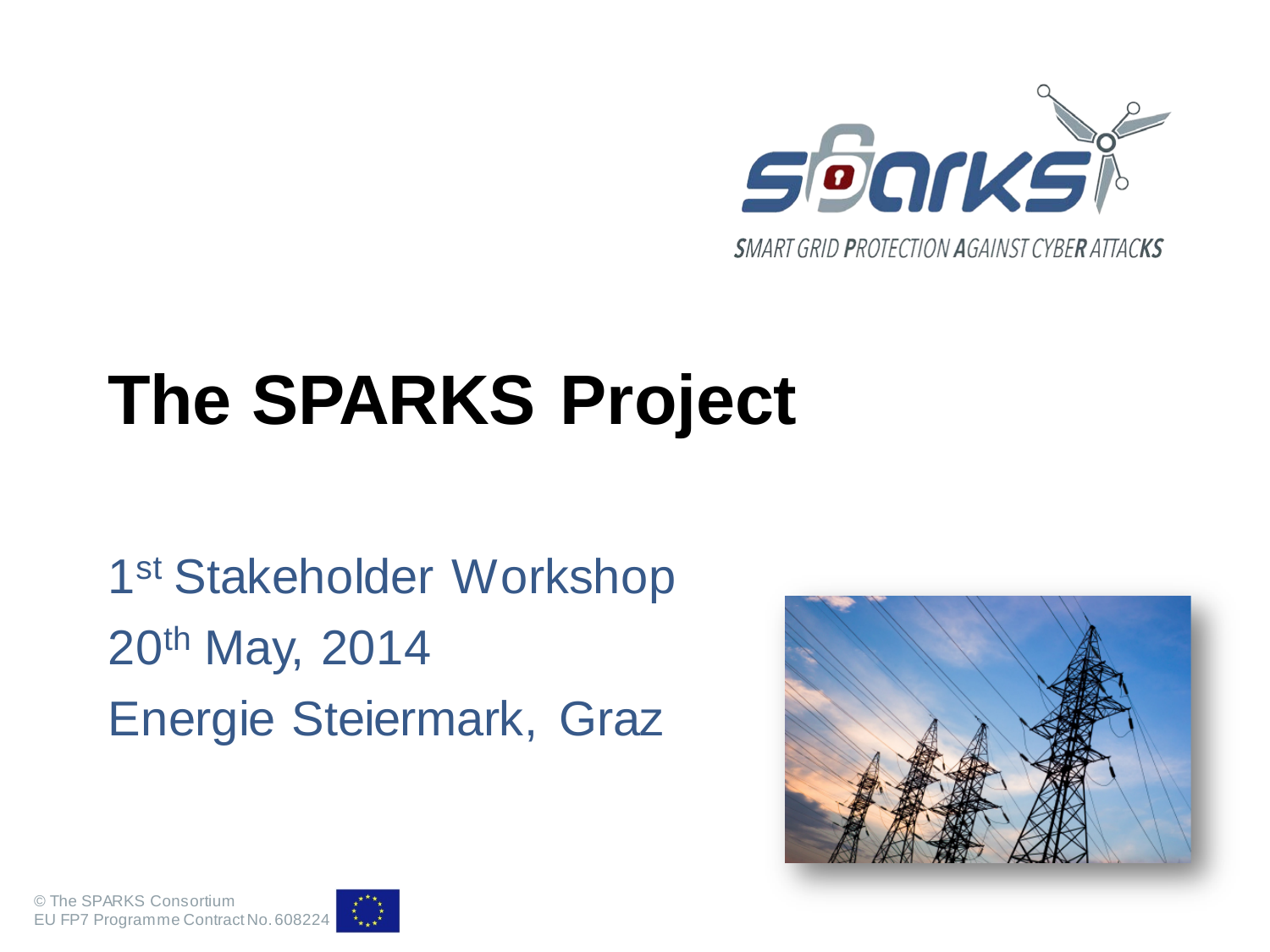



- SPARKS just started on 1<sup>st</sup> April, so we're just getting underway
- We present the proposed research activities that will be carried out in the project
- We have time for discussion in the programme
	- We have prepared questions, which will be presented after each talk
	- Are we asking the right questions, if not tell us!?

 **A desired outcome of this workshop is that we better understand our stakeholder's needs, which will influence our research**

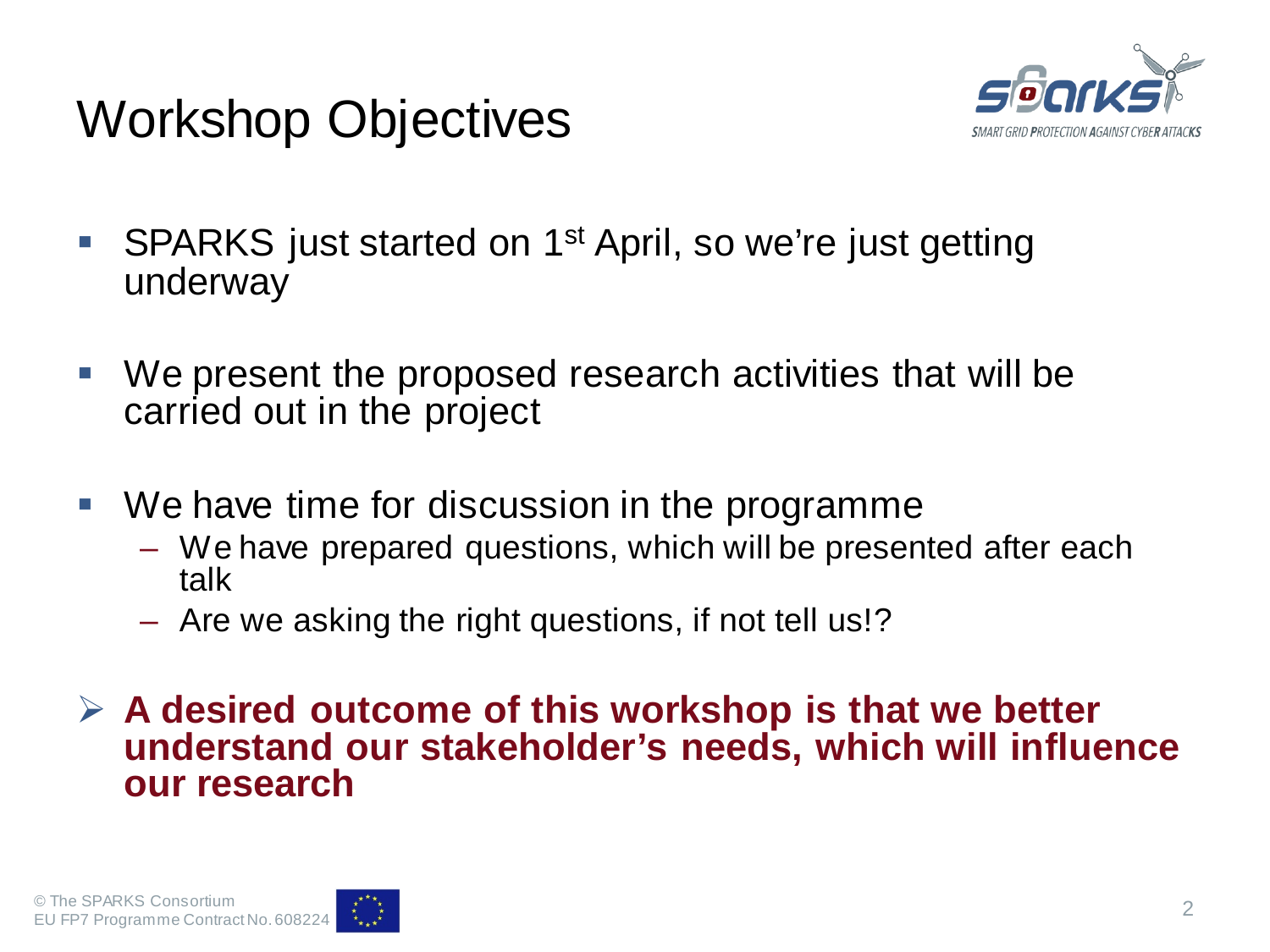#### Programme



| <b>Time</b>     | <b>Item</b>                                                                                                         |
|-----------------|---------------------------------------------------------------------------------------------------------------------|
| $09:00 - 09:20$ | Welcome and roundtable introduction                                                                                 |
| $09:20 - 09:40$ | Motivation and introduction to the SPARKS project<br>Dr Paul Smith, AIT Austrian Institute of Technology            |
| $09:40 - 10:20$ | Smart grid security architectures and standards<br>Dr Lucie Langer, AIT Austrian Institute of Technology            |
| $10:20 - 11:00$ | Smart grid security analysis<br>Dr Paul Smith, AIT Austrian Institute of Technology                                 |
| $11:00 - 11:30$ | Intrusion detection for SCADA systems<br>Dr Kieran McLaughlin, The Queen's University Belfast (CSIT)                |
| $11:30 - 12:00$ | Coffee break                                                                                                        |
| $12:00 - 12:30$ | Smart meter (gateway) authentication and key management using<br>hardware PUFs<br>Dr Martin Hutle, Fraunhofer AISEC |
| $12:30 - 13:00$ | Smart grid security information analytics<br>Dr Robert W Griffin, RSA an EMC Company                                |
| $13:00 - 14:00$ | Lunch break                                                                                                         |

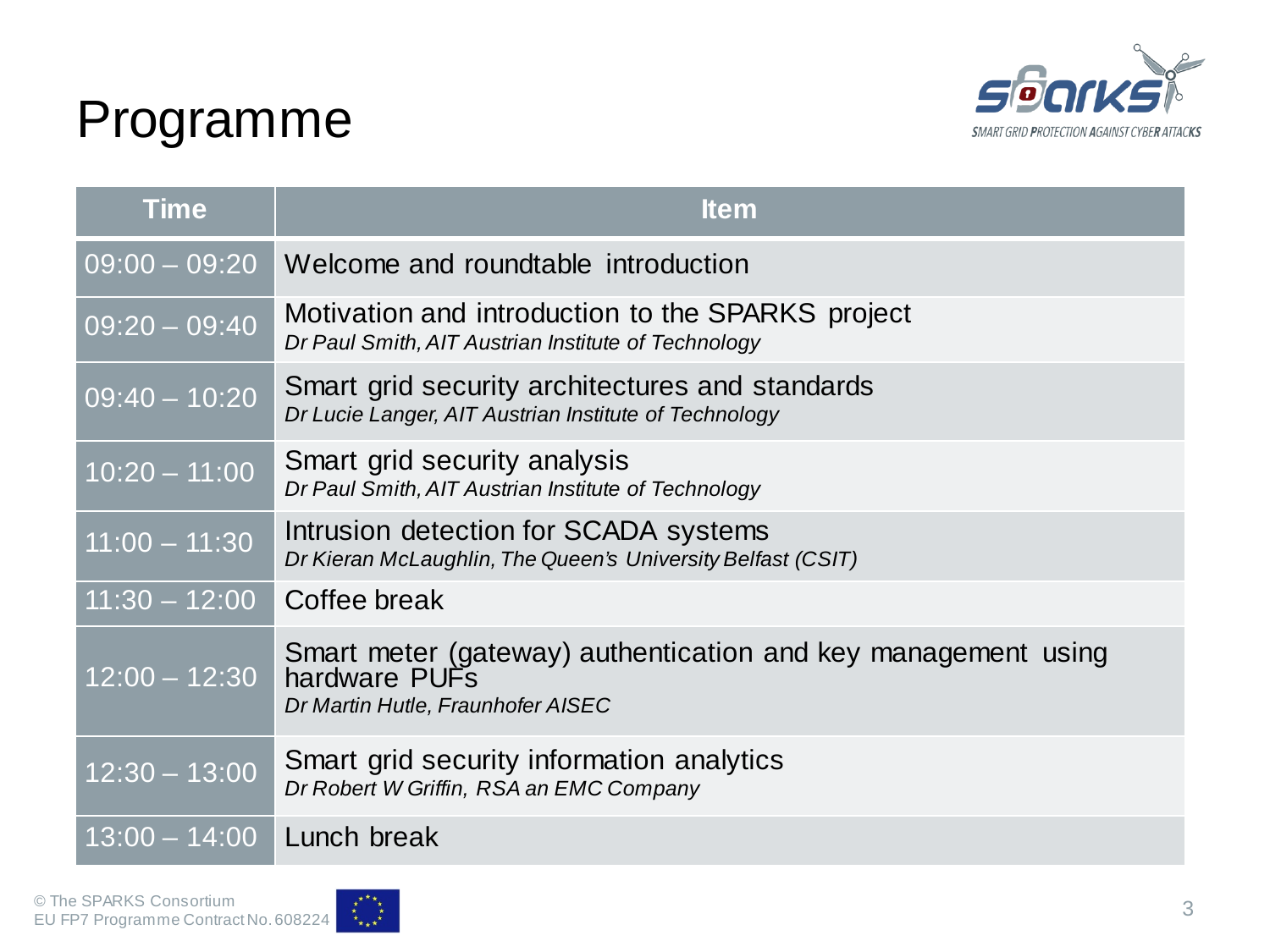

#### Programme (contd.)

| <b>Time</b>     | <b>Item</b>                                                                                           |
|-----------------|-------------------------------------------------------------------------------------------------------|
| $14:00 - 14:30$ | Cyber-attack resilient control systems<br>Mr André Teixeira, Royal Institute of Technology (KTH)      |
| $14:30 - 15:00$ | Legal and social issues<br>Dr Michael Schmidthaler, Energy Institute at the J. Kepler University Linz |
| $15:00 - 15:30$ | <b>SPARKS</b> demonstration activities<br>Dr Friederich Kupzog, AIT Austrian Institute of Technology  |
| $15:30 - 16:00$ | Coffee break                                                                                          |
| $16:00 - 16:30$ | Roundtable discussions and wrap-up                                                                    |

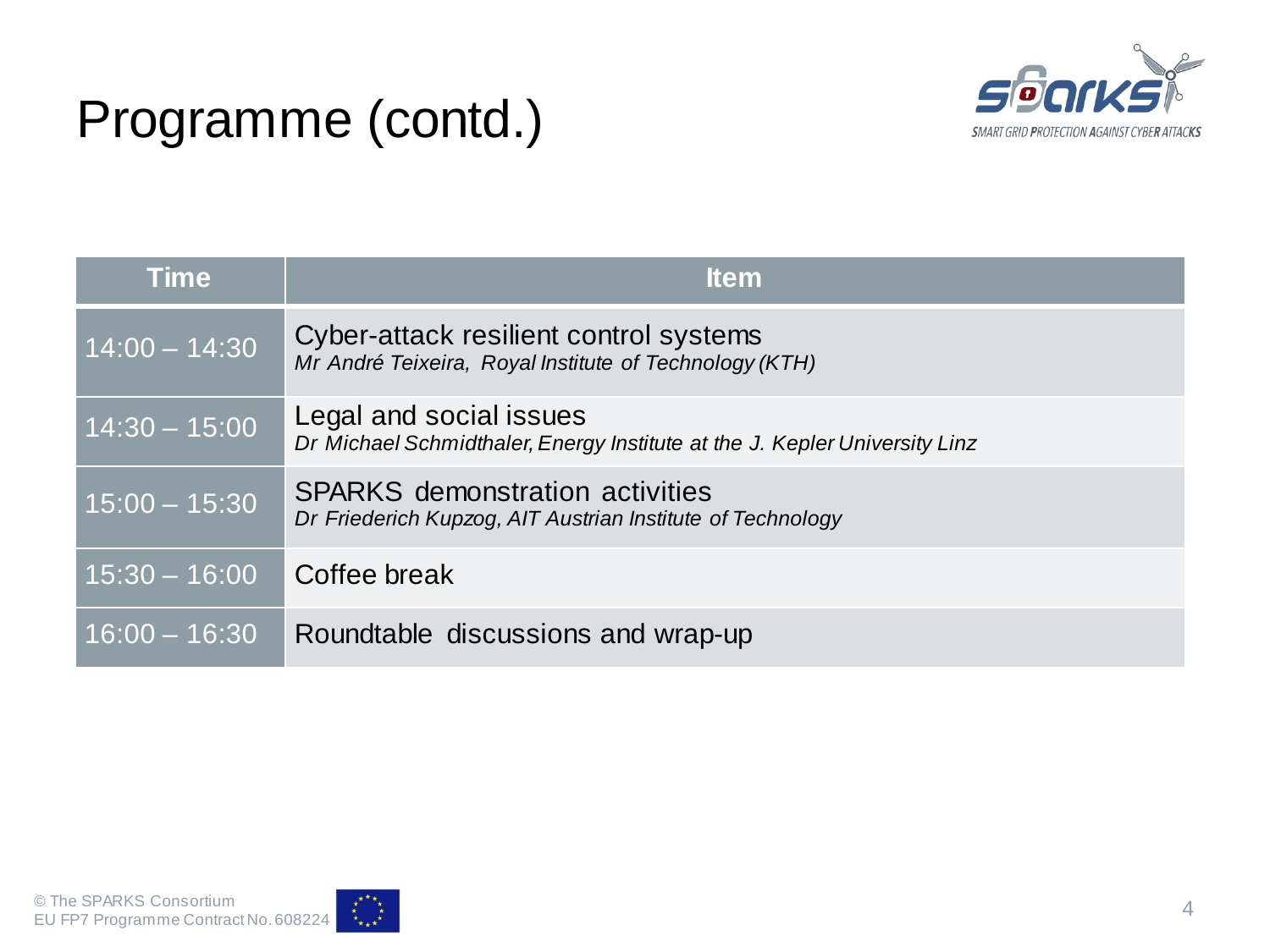

# **The SPARKS Project: Motivation and Introduction**

Paul Smith [paul.smith@ait.ac.at](mailto:paul.smith@ait.ac.at)

SPARKS Kick-off Meeting 28th April, 2014, Vienna

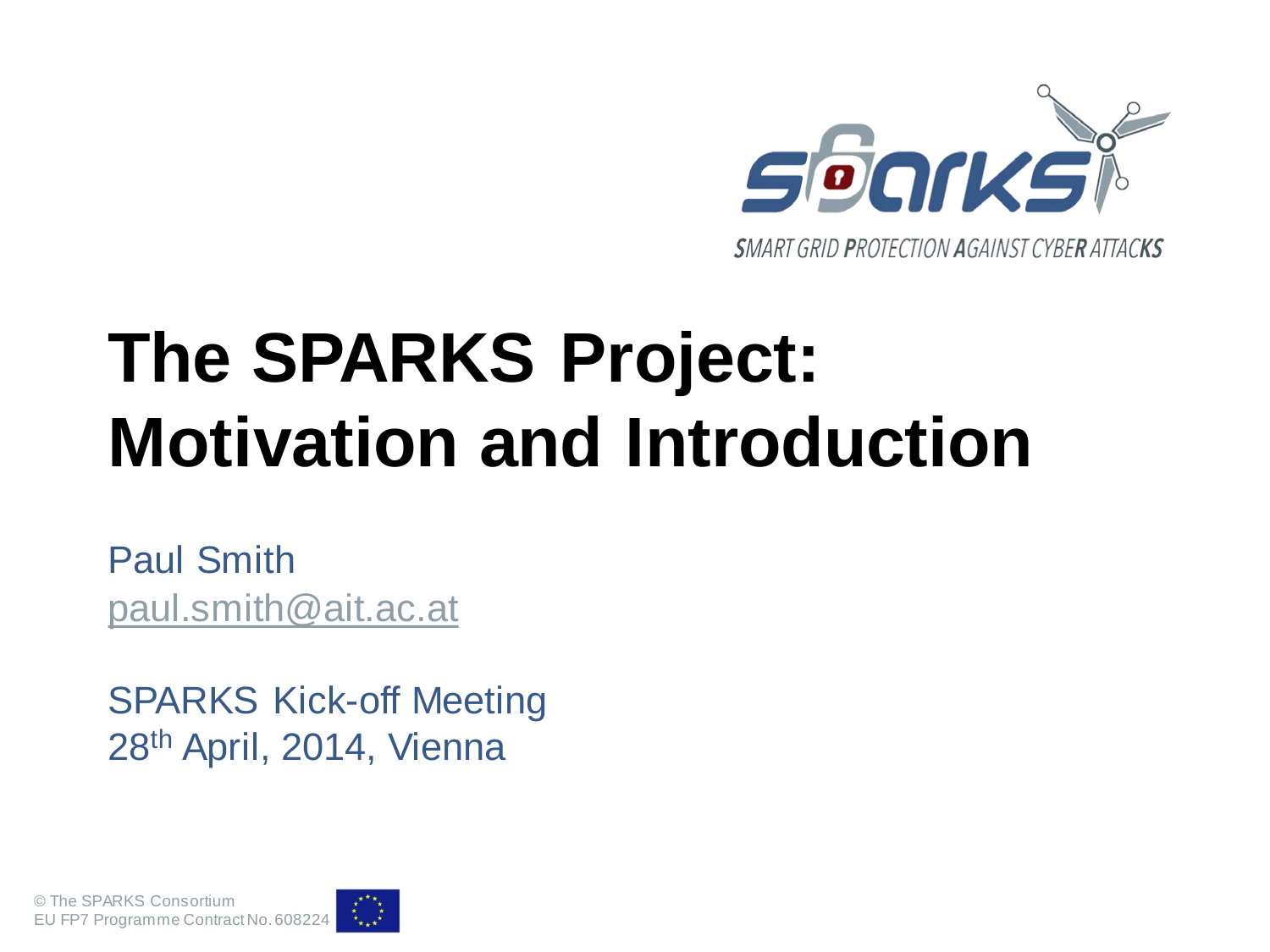# The Smart Grid and Security





© The SPARKS Consortium EU FP7 Programme Contract No. 608224



6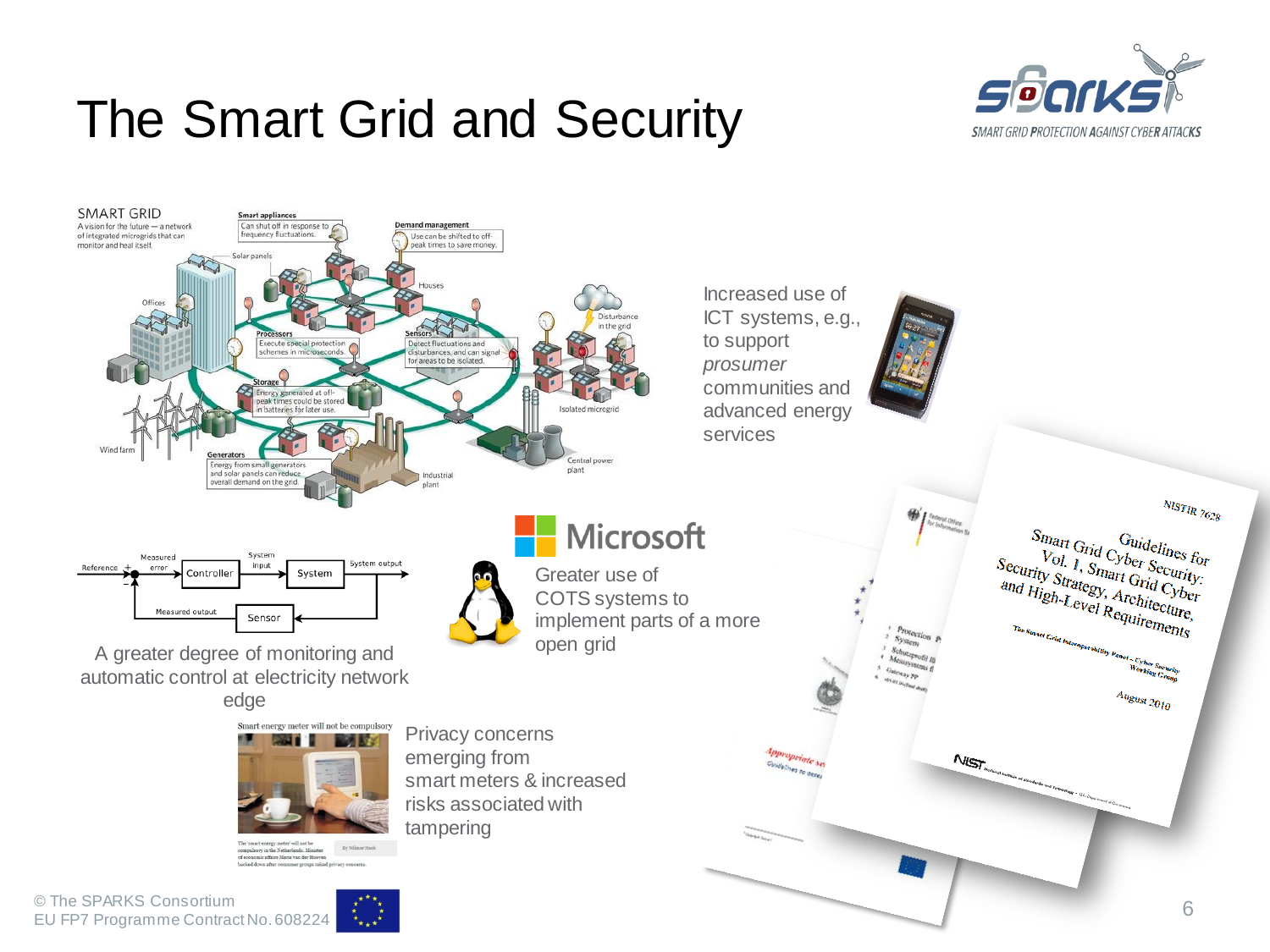#### SCADA-related Incidents





Oct 2012-May 2013, Source: ICS-CERT



In 2000, Huawei was virtually unknown outside China, but by<br>2009 it had grown to be one of the largest, second only to Eric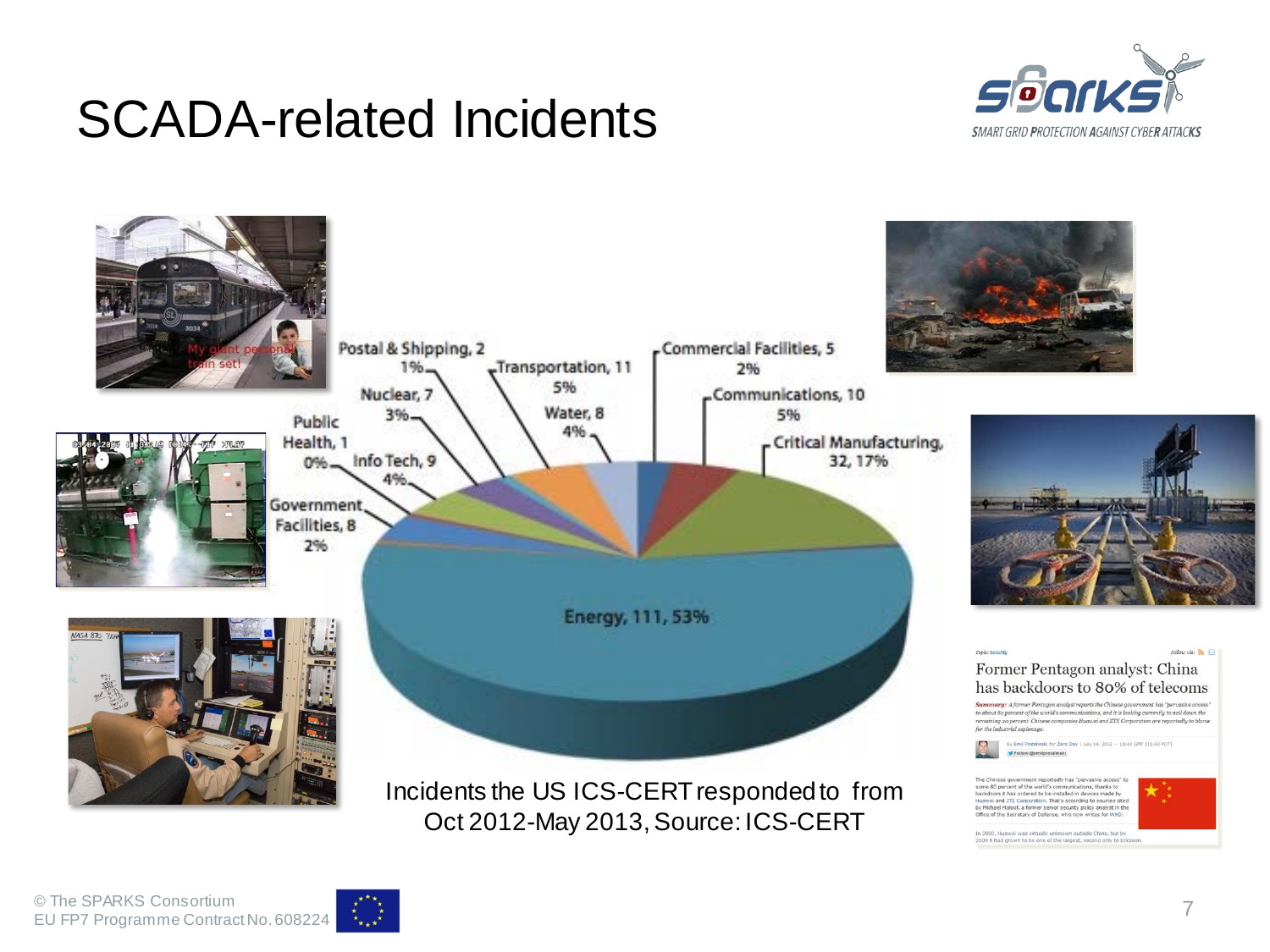# Potential for Significant Financial Damage



28th September 2003, Italy (except Sardinia) blackout started on Sunday at 3 am and lasted up to 24 hours.



Cause: transmission line between Switzerland and Italy was cut by tree, and additional minor events

Blue area: supply restored at 12 o'clock White area: still unsupplied at 12 o'clock Green area: initially successful restoration failed and blackout continued

Overall economic damage: **1.180m €** Thereof household damage: **285m €**

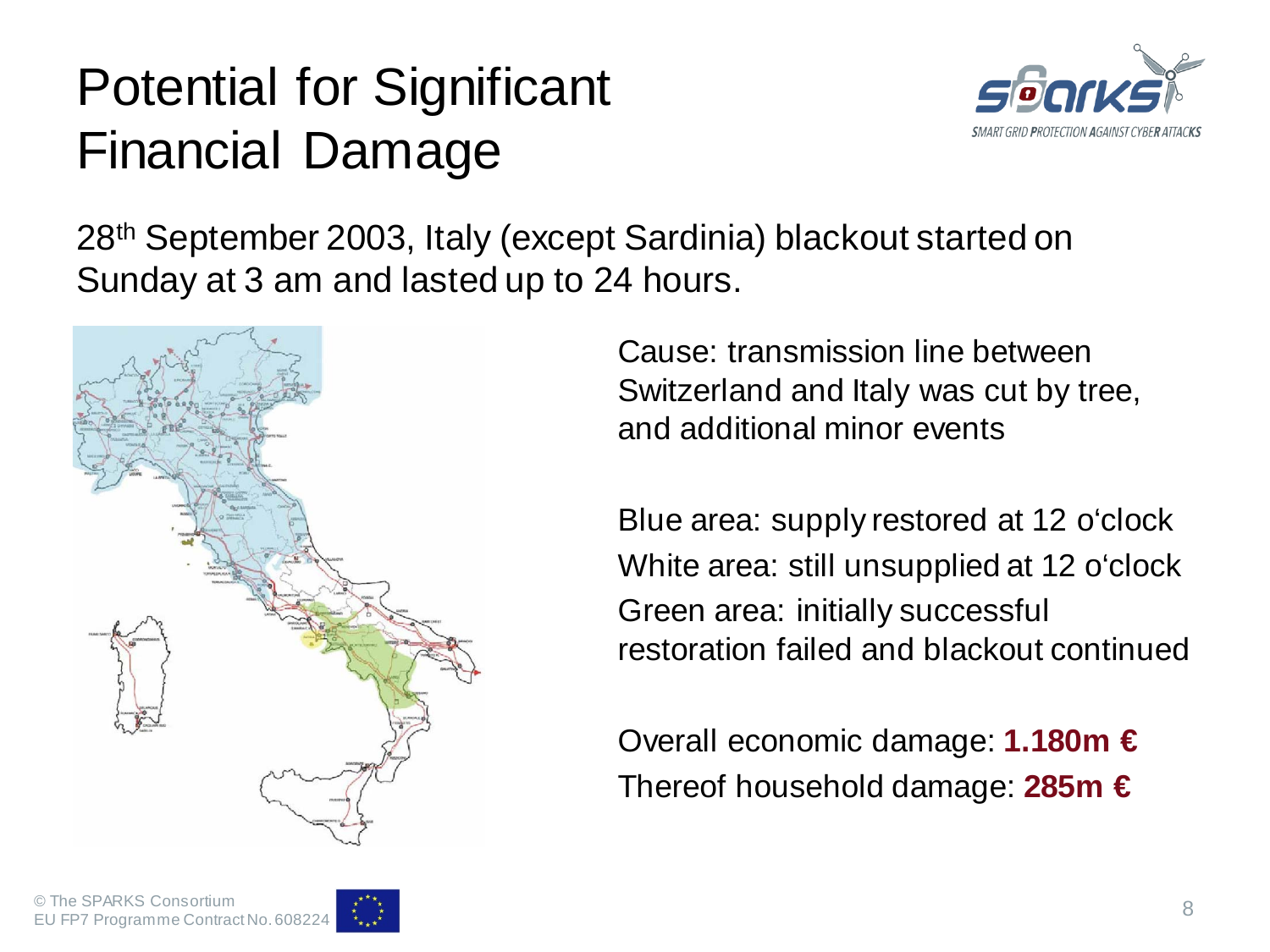

# Project Information

#### **Partners:**

| $\overline{1}$ | AIT Austrian Institute of Technology GmbH (Coordinator)                           | <b>AIT</b>     | <b>Austria</b> |
|----------------|-----------------------------------------------------------------------------------|----------------|----------------|
| 2              | Fraunhofer AISEC                                                                  | <b>AISEC</b>   | Germany        |
| 3              | Centre for Secure Information Technologies - Queen's<br><b>University Belfast</b> | <b>CSIT</b>    | <b>UK</b>      |
| $\overline{4}$ | Energy Institute at the Johannes Kepler University Linz                           | EI             | Austria        |
| 5              | EMC Corporation, with the security division RSA                                   | <b>EMC/RSA</b> | Ireland        |
| 6              | <b>KTH Royal Institute of Technology</b>                                          | <b>KTH</b>     | Sweden         |
| $\overline{7}$ | Landis + Gyr                                                                      | $L + G$        | Switzerland    |
| 8              | United Technologies Research Centre                                               | <b>UTRC</b>    | Ireland        |
| 9              | <b>SWW Wunsiedel GmbH</b>                                                         | <b>SWW</b>     | Germany        |

**Work programme topic**: Topic SEC-2013.2.2-3 Protection of smart energy grids against cyber attacks **Proposed duration:** 36 months **Requested budget:** €3.4M

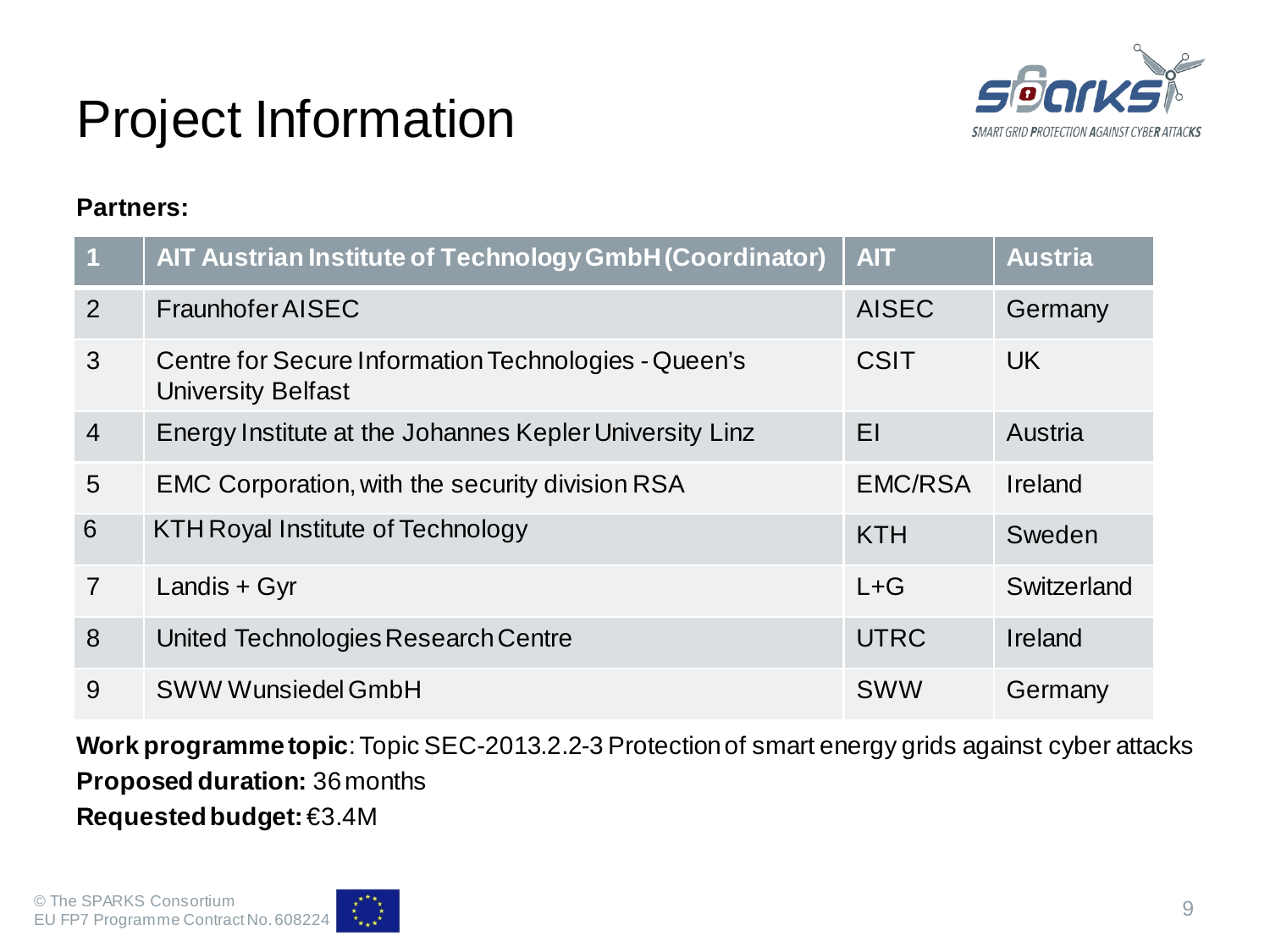### SPARKS Objectives



#### **1. Engage Stakeholders & Perform Demonstrations**

- SPARKS stakeholder group workshops
- Demonstration of vulnerabilities and protection measures on test beds
- Contributions towards standards

#### **2. Analyse Smart Grid Security and Risk**

- Produce vulnerability, threat and risk assessment methods
- Develop tools to evaluate smart grid security and resilience



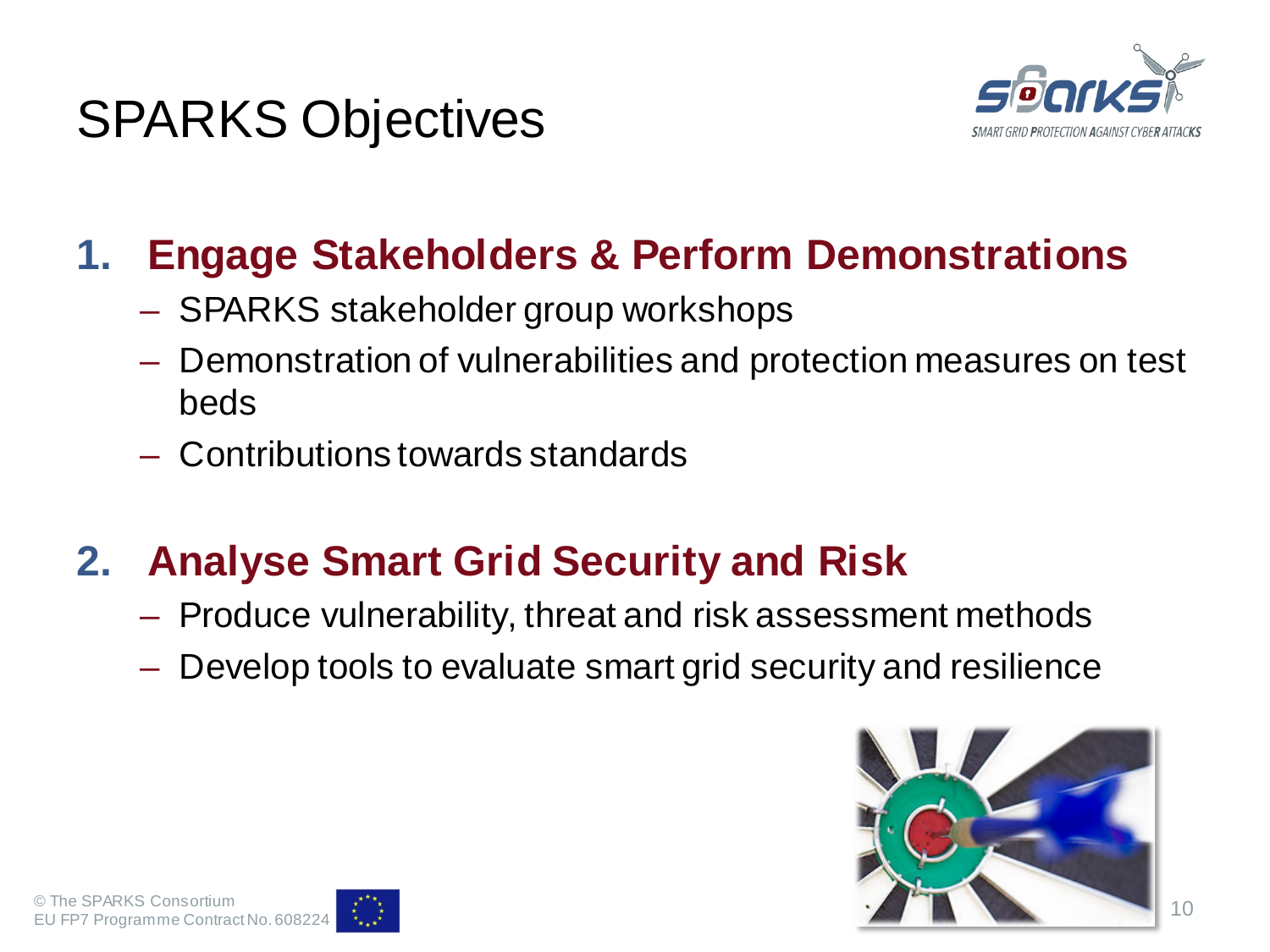

#### **3. Propose Smart Grid Security Standards**

- Establish a common and consistent view of a smart grid architectural model
- Definition of best practices and engagement with standards activities

#### **4. Develop Security Measures and Procedures**

– Propose and develop novel security and resilience technologies and measures

#### **5. Investigate Financial, Legal and Social Issues**

- Cost assessment, legislative and societal examination of technologies and security measures
- Development of business cases



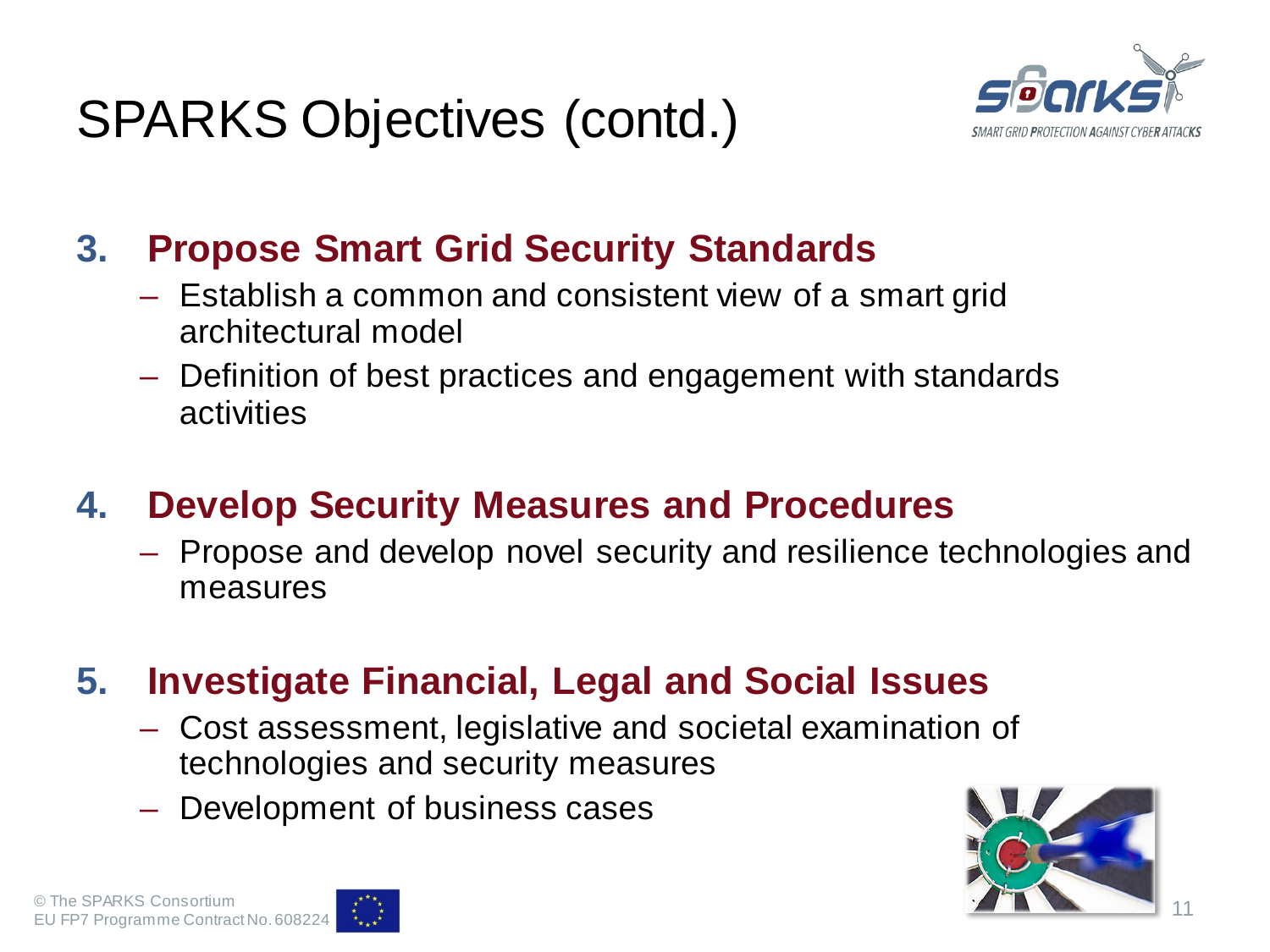# SPARKS Demonstration Facilities





The Nimbus Microgrid



Wunsiedel Smart Grid



AIT SmartEST lab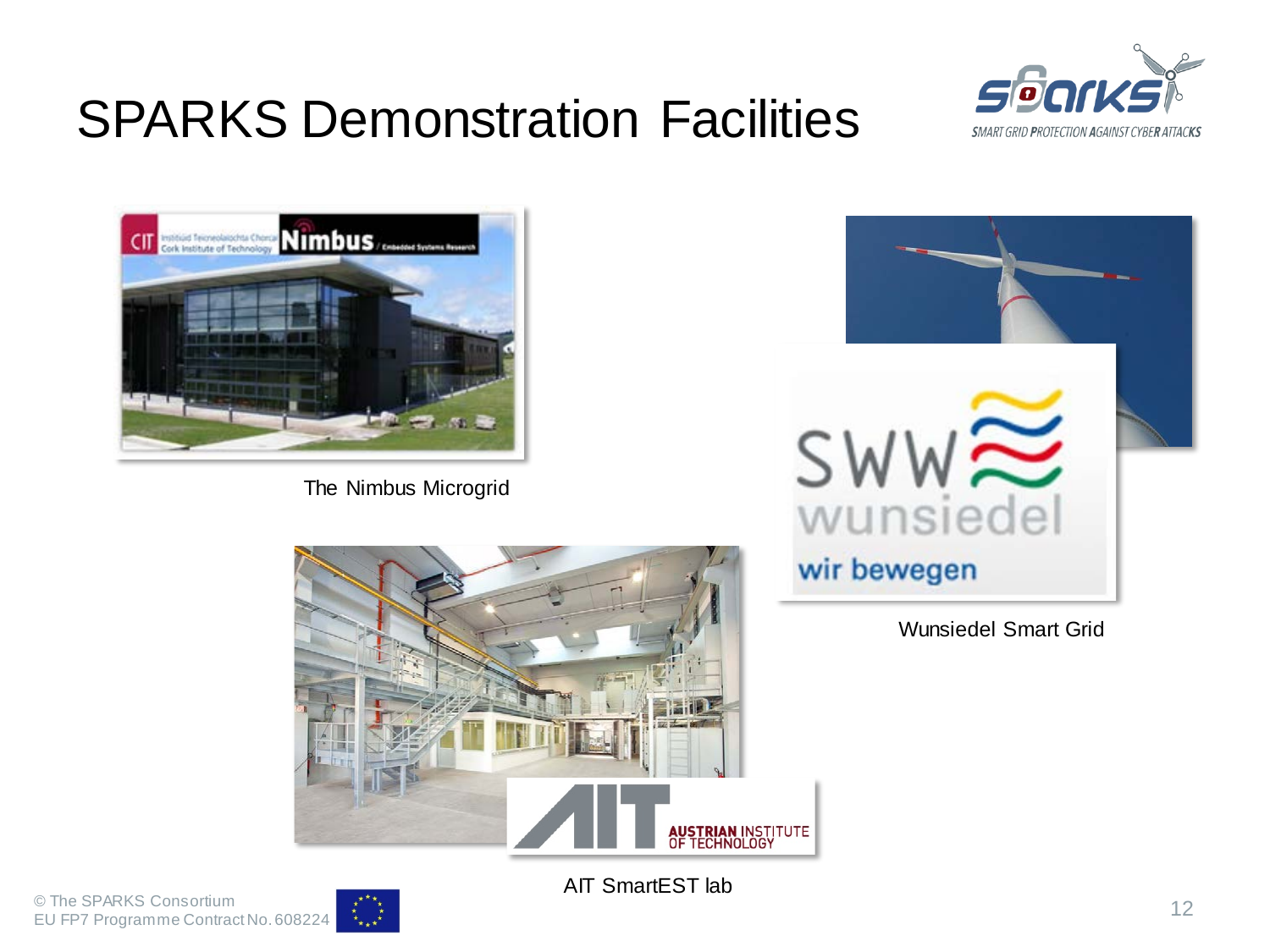# The SPARKS Stakeholder Group



- Currently, **29** organisations representing different stakeholder groups:
	- Grid operators, technology providers, solutions providers, policy makers, enduser forum representatives, and standards organisations
- Primary outlet for project results and a vital source of requirements input
- A series of dissemination workshops are planned throughout the lifetime of the project
	- We are here today for the very first!